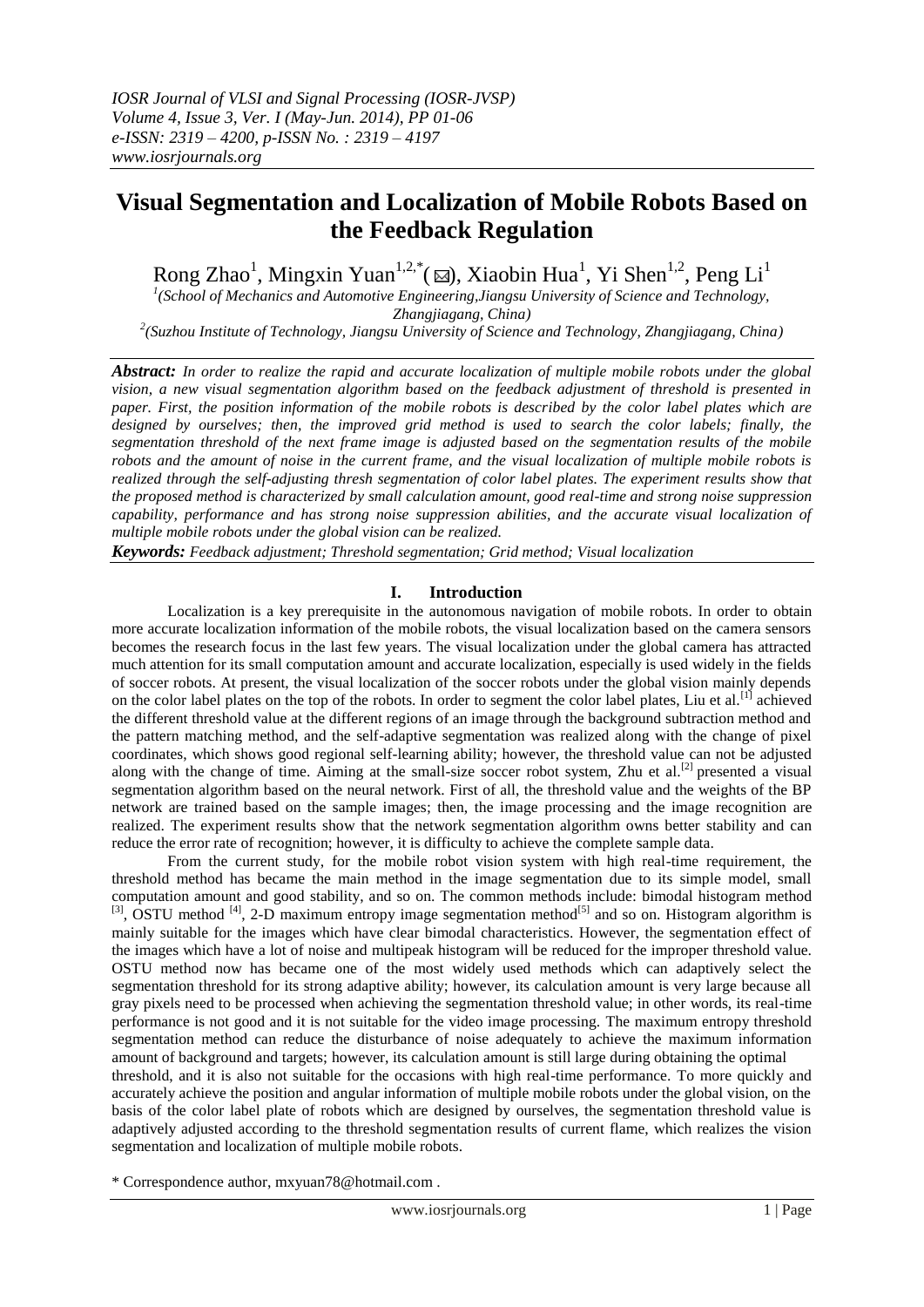# **II. Definition of the Color Label Plate for the Mobile Robot**

In order to better realize the visual segmentation and localization of multiple mobile robots under the global vision, the color label plates in RoboCup are referenced in paper to express the pose information of the mobile robot. The color label of the mobile robot in this paper is designed based on the round label. The layout of the color label in the color plate is shown in Fig.1. Label 1 is the baseplate, label 2 is the main color label, and label 3 is the auxiliary color label. The coordinate of the main color label 2 is defined as the center coordinate of the mobile robot. The discrimination of different robots mainly depends on the sequence of different colors from the auxiliary color label 3. The forward direction of the mobile robot is determined by the vector from the main color label to the middle auxiliary color label.



**Fig.1.** Layout of the robot color label plate

Due to the number of the robots in this system is not more than 6, the main color label is colored with blue and the auxiliary color label is colored with red and yellow. The base plate is colored with black.

# **III. Search Of Color Label Plate Based On Improved Grid Method 3.1 Image Preprocess of Color Label Plate**

In order to eliminate the interference from the illumination to the segmentation of the color label plate, the RGB color image acquired by image capture card is converted to YUV format firstly according to Eq.(1), and the color of the color label plate is then extracted based on the UV components.

$$
\begin{bmatrix} Y \\ U \\ V \end{bmatrix} = \begin{bmatrix} 0.299 & 0.587 & 0.114 \\ -0.169 & -0.3316 & 0.500 \\ 0.500 & -0.4186 & -0.0813 \end{bmatrix} \begin{bmatrix} R \\ G \\ B \end{bmatrix}
$$
 (1)

To further simplify the data calculation regarding the segmentation of the color label plate, based on the threshold method, we have a four-valued processing on the image from YUV space by using Eq.(2). The value of the background color is set to 0, the value of the red color label is set to 1, the value of the yellow color label is set to 2, and the value of the blue color label is set to 3.

$$
G(x, y) = \begin{cases} 1 & \text{if } V_{f(x, y)} \geq V_{\text{red}} \\ 2 & \text{if } U_{f(x, y)} \leq U_{\text{yellow}} \\ 3 & \text{if } U_{f(x, y)} \geq U_{\text{blue}} \\ 0 & \text{else} \end{cases}
$$
(2)

Where,  $G_{(x,y)}$  is the result after four-valued processing,  $V_{red}$  is the segmentation threshold of the *V* component for red color,  $V_{f(x,y)}$  is the *V* component value of the pixel  $f_{(x,y)}$  in YUV space,  $U_{yellow}$  is the segmentation threshold of the *U* component for yellow color,  $U_{f(x,y)}$  is the *U* component value of the pixel  $f_{(x,y)}$  in YUV space, and *Ublue* is the segmentation threshold of the *U* component for blue color.

#### **3.2 Search of the Color Label Plate**

In order to improve the search efficiency of the color label plate, based on the basic grid method<sup>[7]</sup>, an improved grid search method is put forward according to the features of the designed color label plate. The flow of the improved grid search method is described as follows.

Step 1: Execute the search on the blue color label based on the set horizontal and vertical step length for the grid search.

**Step 2:** When the value of blue color label is detected, the pixel point is taken as the seed, and the iterative search of 8-nearest neighbor in the connected region is carried out to obtain all the pixels in the region with the same color label value. Then, the sum of the abscissas and the sum of the ordinates of all pixels are calculated, and the area of the single connected region is calculated. When the center coordinate of the connected region is calculated according to the Eqs.(3) and (4), the pixel coordinate of the blue color label is achieved, in other words, we can obtain the center coordinate of the mobile robot. Through the transform from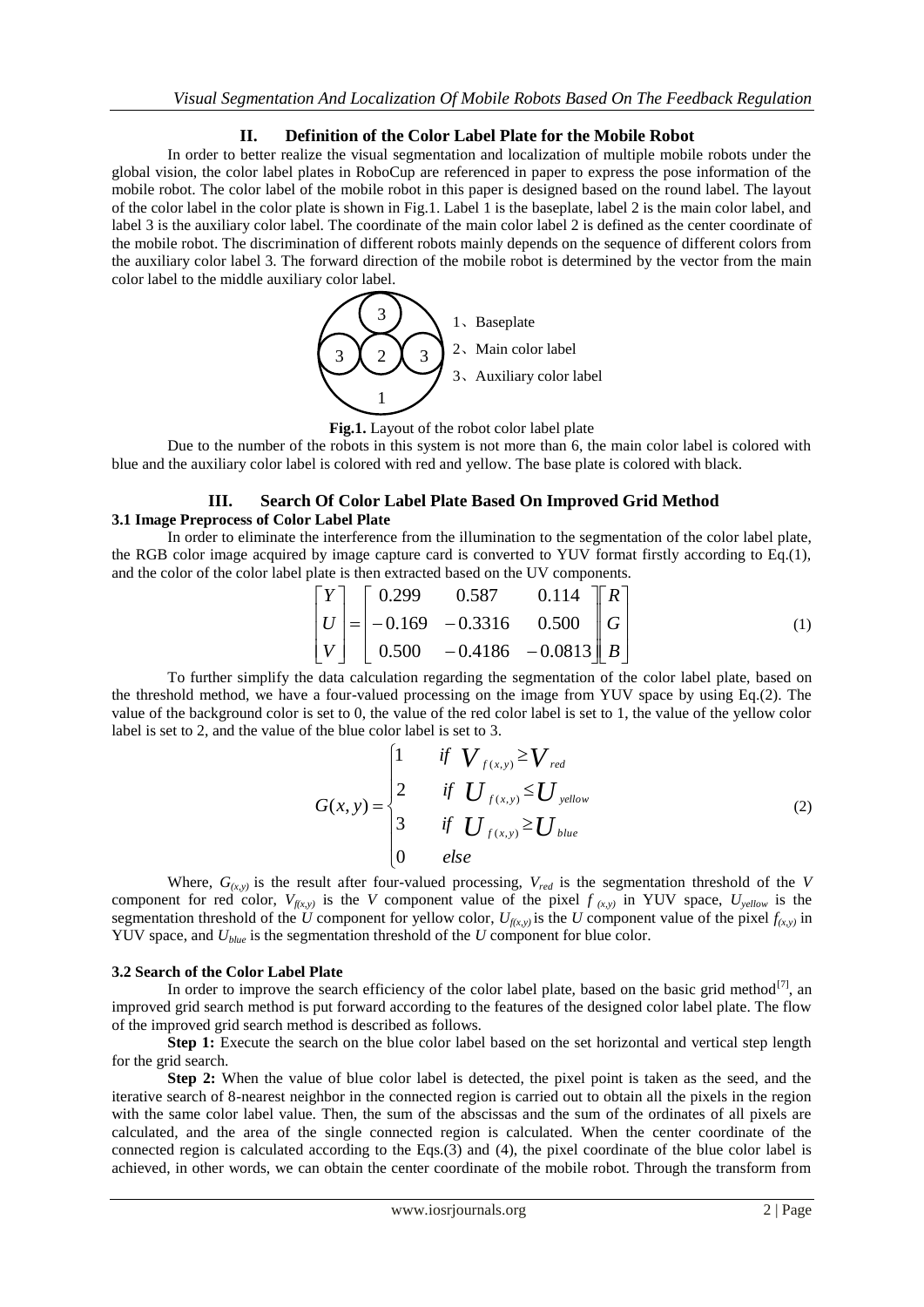the pixel coordinate to the practical space coordinate, we can obtain the coordinate of the mobile robot in the practical space.

$$
X_{robot} = \frac{\sum X_{i(x,y)}}{\sum I(x,y)}
$$
\n(3)

$$
Y_{robot} = \frac{\sum Y_{i(x,y)}}{\sum I(x,y)}
$$
\n<sup>(4)</sup>

Where,  $\sum I_{(x,y)}$  is the area of a single connected region.  $\sum X_{i(x,y)}$  is the sum of the abscissas of a single connected region and  $\sum Y_{i(x,y)}$  is the sum of ordinates of a single connected region.

**Step 3:** After obtaining the center coordinate  $(X_{robot}$ ,  $Y_{robot}$  of mobile robot, we take the coordinate as the center of a circle, and have a circular search with the radius *DCL* which is the diameter of the color label. The circular search is schematically shown in Fig.2.

In the designed color label plate, because the auxiliary color label surrounds the main color label, we just need to search the auxiliary color label in the local area through the circular search, which reduces the time consumption of the search of the auxiliary color label in the whole image, and improves the search efficiency.



**Fig.2.** Circular search of auxiliary color label

**Step 4:** When we search for a pixel regarding the auxiliary color label, the point is taken as the speed, and the iterative search of 8-nearest neighbor in the connected region is carried out again to obtain the center coordinate of the auxiliary color label. After a complete circular search is finished along with the main color label, all coordinates of all auxiliary color labels in the color label plate can be obtained.

**Step 5:** After obtaining the complete information of a color label plate, the forward direction of a mobile robot can be determinated according to the vector from the main color label to the middle auxiliary color label.

**Step 6:** Judge whether the searches of all mobile robots are finished. If not, then go to step 1 and continue to complete the search of other robots in the visual area; otherwise exit the search.

#### **IV. Feedback Adjustment of Segmentation Threshold**

In the threshold-based video image segmentation, the selection of the threshold directly determines the classification of pixel points, and it is the key to the image segmentation. In order to improve the accuracy and efficiency of the robot segmentation based on the color label plate, a feedback adjustment algorithm for the segmentation threshold is presented in this paper according to the features of the designed color label plate. Two factors are considered during the adjustment: ①Whether all of the color labels can be segmented through the set threshold value; ②Amount of the noise after the image segmentation under this threshold. The two factors are not independent. When the segmentation threshold is relatively low, the color label which is extracted is more complete; however, the amount of the noise will increase at the same time, which reduces the segmentation precision. On the contrary, when the segmentation threshold is relatively high, the amount of noise will decrease; however, the complete extraction of color label is affected. Therefore, on the promise of a complete segmentation of all the color label plates, the efficiency and accuracy of image segmentation can be increased through the adaptive threshold segmentation.

In conclusion, the basic theory of the feedback regulation of the segmentation threshold can be described as: According to the image segmentation results, (namely, whether all robots are segmented and the amount of the noise), in the current frame, the image segmentation threshold in the next frame can be adjusted. For this purpose, the feedback regulation of segmentation threshold is defined as shown in Eq.(5).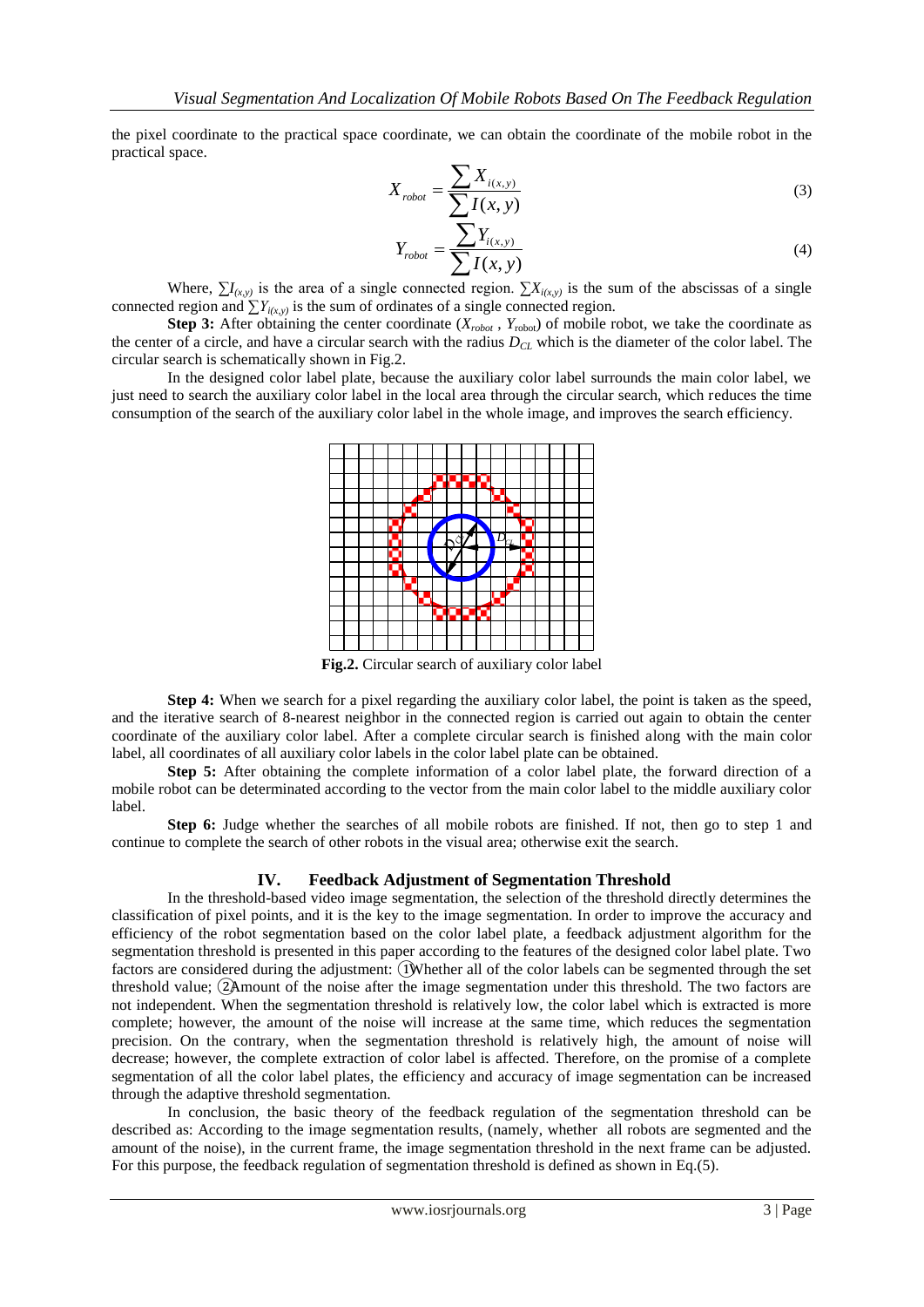Visual Segmentation And Localization Of Mobile Robots Based On The Feedback Regulation  
\n
$$
L_{rt} = L_{bt} \cdot \exp \left( \left( 1 - \frac{N_{mcl}}{N_r} \right)^{\frac{1}{3}} - 1 \right) \cdot \left( \frac{N_{n} \cdot L_x \cdot L_y}{N_{mn}} + 1 \right)
$$
\n(5)

Where,  $L_{\tau}$  is the actual step length for the threshold adjustment;  $L_{bt}$  is the basic step length for the threshold adjustment;  $N_{mcl}$  is the number of main color label in actual segmentation;  $N_r$  is the number of robots which is equal to the number of main color label;  $M_{mn}$  is the estimated amount of maximum noise;  $M_n$  is the amount of noise in actual segmentation;  $L_x$  and  $L_y$  are the step length at x direction and y direction in the grid search, respectively.

In this paper, the adjustment step for segmentation threshold is limited in a certain range. If length of the adjustment step is too long, the adjustment of the segmentation threshold likely cause the overshoot and oscillation. On the contrary, if the length of the adjustment step is too short, adjustment speed will be reduced, and the adjustment is not suitable for the video image with rapid changes.

#### **V. Experiment Result and Analysis**

To verify the validity of the proposed self-adjusting threshold segmentation algorithm, some tests are executed in Visual C++ 6.0 on an Intel Pentium IV 2.99GHz computer with 2GB RAM. The experiment environment is shown in Fig.3. In the figure, there are two global cameras. On the basis of the two camera and image mosaic technology, we can obtain a wide motion space of mobile robots. In this experiment, to verify the validity of the proposed segmentation algorithm, only one camera is used. What's more, there are some mobile robots with color label plates under the cameras.



**Fig.3.** Experiment environment

#### **5.1 Determination of the Grid Search Step**

From Eq.(5), it can be seen that the self-adjusting visual segmentation mainly depends on two factors: step length of grid search and the amount of noise after segmentation. The former includes the search length at the horizontal direction and vertical direction, and the selection of the length is very crucial to the threshold adjustment. Therefore, aiming at Fig.4, we determine the step length through the amount of noise in this paper. The correspondence between the step length for grid search and amount of noise is shown in table 1.



**Fig.4.** Experiment image for the test of step length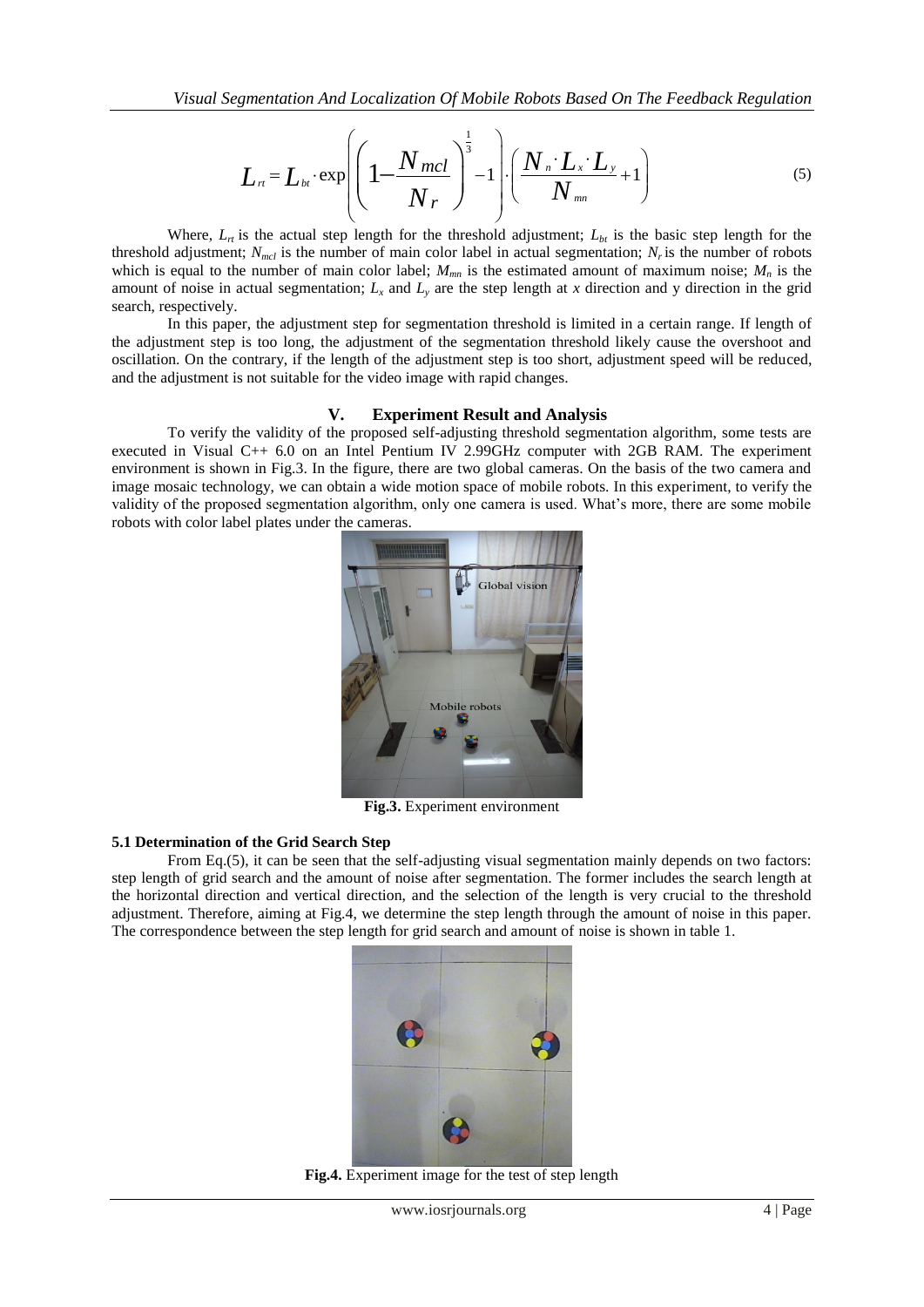| adjustment step length at Y direction /pixel |  |    |    | ∼ |  |  |  |  |
|----------------------------------------------|--|----|----|---|--|--|--|--|
| adjustment step length at X direction /pixel |  | ∸  |    |   |  |  |  |  |
| amount of noise which is detected            |  | 38 | 36 |   |  |  |  |  |

From table1, we can see that the increase of step length at the x direction has little effect on the amount of noise which is detected; however, the increase at y direction can reduce the amount of noise effectively. When the amount of the noise is small, the effect of reducing the amount noise is not obvious through increasing the step length at any direction; however, if the step length is too long, the target color label will be skipped, which will to the loss of target. Therefore, in paper, the horizontal search step length is 1 and the vertical search step length is 3.

# **5.2 Results of robot segmentation and localization**

After the step length for the grid search is determined, aiming at three different environments as shown in Fig.5(a), Fig.6(a), and Fig.7(a), some localization experiments for the robots based on self-adjust threshold segmentation are executed. The experiment results are shown in Fig.5(b), Fig.6(b) and Fig.7(b). From these figures, it can be seen that all robots are extracted based on the proposed algorithm although there is shadow around the robot, which verifies the validity of the proposed algorithm.